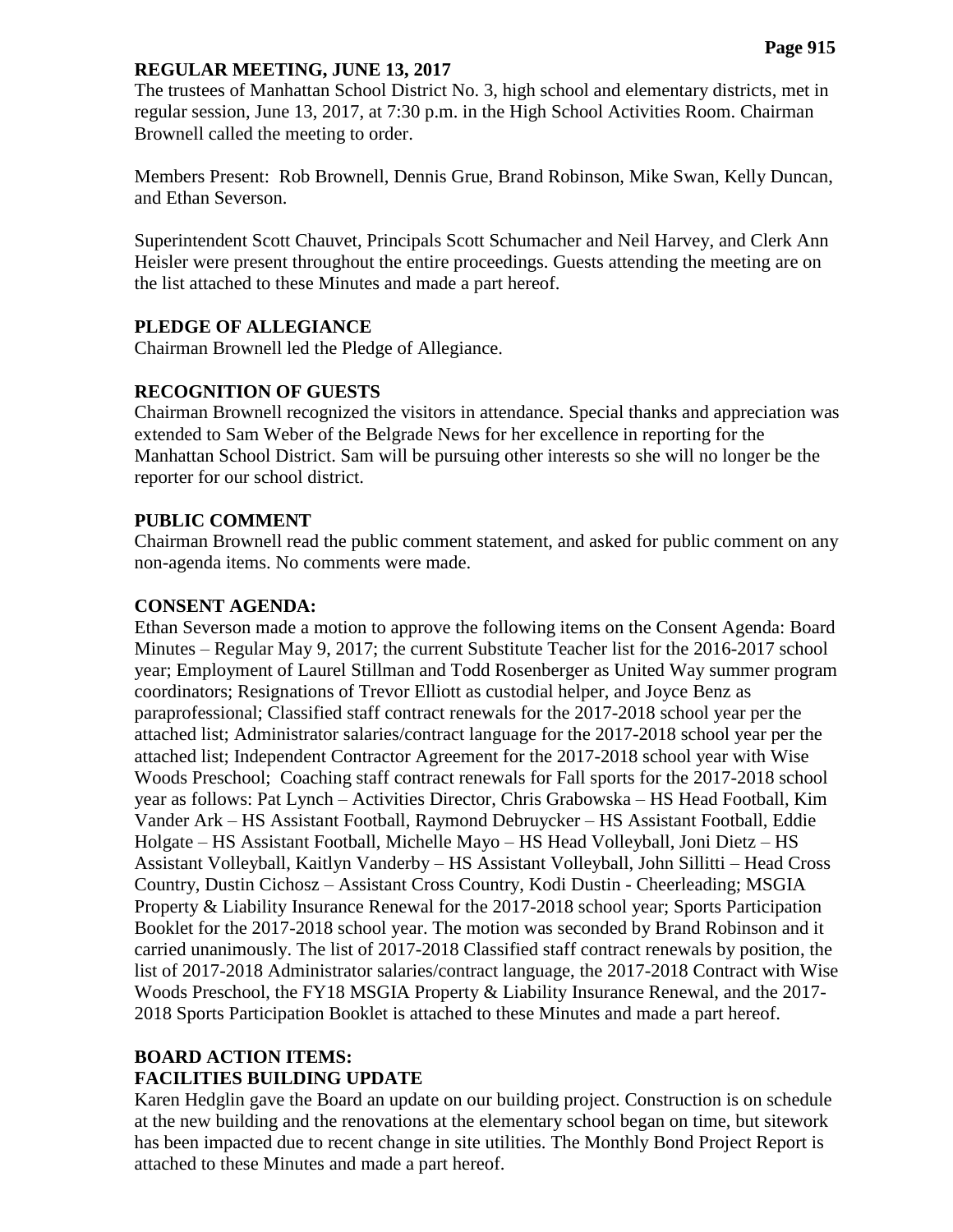Karen also mentioned the Special Board meeting that was held on June 8, 2017, with the Town of Manhattan regarding the road easement and water line installation; the community library summer reading program scheduled on July 11 at 10:30 a.m., and the community construction tour proposed for Friday, August 18 at 3:00 p.m.

#### **PERSONNEL**

Brand Robinson moved to approve employment contracts for the 2017-2018 school year with the following: Kate Davis – Elementary  $1<sup>st</sup>$  grade teacher, Lauren Hausauer – Elementary  $5<sup>th</sup>$ grade teacher, Amanda Swenson – Elementary  $5<sup>th</sup>$  grade teacher, Raymond Debruycker – Head Wrestling coach, Patrick Hutchins – Assistant Wrestling coach, Eddie Holgate – Head Softball coach, Becky Frank – Assistant Speech & Drama, Mikal Jones – Head Girls Basketball coach. Kelly Duncan seconded the motion, which carried with no dissenting votes. Quinn Peoples was approved at last month's meeting as an Elementary teacher and Head Girls Basketball coach but has since rescinded her acceptance of those positions.

## **TEXTBOOK ADOPTIONS**

Lori Brown-Chauvet gave the Board an update on curriculum and textbook adoptions. There are no curriculum adoptions needing Board approval at this time, and the textbook adoptions being proposed for Board approval include the following: Math K-5, Biology, Pre-Calculus, Spanish I & II, and Chemistry (in place of Child Development).

After discussion, Mike Swan made a motion to approve the Elementary K-5 Math textbooks as proposed. The motion was seconded by Kelly Duncan and it carried unanimously.

Ethan Severson made a motion to approve the High School textbooks for Biology, Pre-Calculus, Chemistry, and Spanish I & II as proposed. The motion was seconded by Dennis Grue and it carried unanimously.

The curriculum/textbook update and the list of textbook adoptions approved are attached to these Minutes and made a part hereof.

## **EARLY GRADUATION POLICY LANGUAGE CHANGE**

High School Principal Neil Harvey reviewed the proposed language change for Early Graduation in the student handbook. After discussion, Dennis Grue moved to approve the Early Graduation language change as proposed. Kelly Duncan seconded the motion, which carried with no dissenting votes. The approved language change is attached to these Minutes and made a part hereof.

## **EARLY GRADUATION REQUEST**

Brand Robinson made a motion to approve the early graduation request from Nicole Thompson at the end of the first semester of her senior year 2017-2018, pending meeting all graduation requirements. The motion was seconded by Ethan Severson and it carried unanimously. The approved early graduation request is attached to these Minutes and made a part hereof.

#### **TRANSPORTATION**

Mike Swan moved to approve the proposed Transportation Contract with Harlow's School Bus Service, Inc. for a period of five years from July 1, 2017, until June 30, 2022. Kelly Duncan seconded the motion and it carried with no dissenting votes. The approved Transportation Contract is attached to these Minutes and made a part hereof.